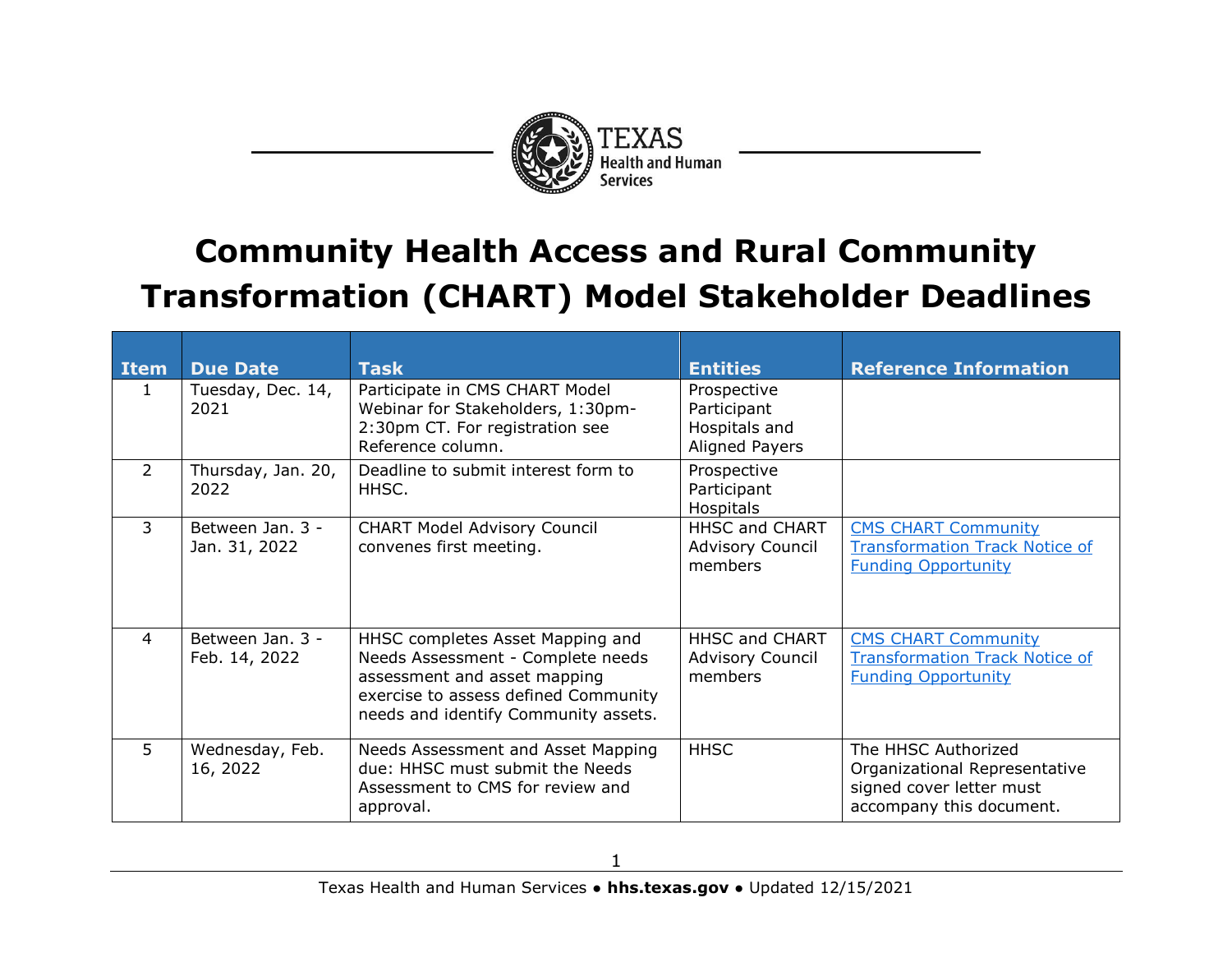| <b>Item</b>    | <b>Due Date</b>                          | <b>Task</b>                                                                                                                                                                                                                                                                                                                                                                              | <b>Entities</b>                                             | <b>Reference Information</b>                                                                                                                |
|----------------|------------------------------------------|------------------------------------------------------------------------------------------------------------------------------------------------------------------------------------------------------------------------------------------------------------------------------------------------------------------------------------------------------------------------------------------|-------------------------------------------------------------|---------------------------------------------------------------------------------------------------------------------------------------------|
| 6              | Between Jan. 10 -<br>May 2, 2022         | HHSC drafts Transformation Plan - a.)<br>Design Transformation Plan (Select and<br>describe care transformation action<br>steps. Identify Medicaid alignment<br>pathway, operational flexibilities and<br>Community resources to leverage.<br>b.) Develop strategy how to use<br>Alternative Payment Model savings and<br>cooperative agreement funding to<br>advance CHART model goals. | <b>HHSC and CHART</b><br><b>Advisory Council</b><br>members | <b>CHART Model Frequently Asked</b><br>Questions                                                                                            |
| $\overline{7}$ | Between April 1 -<br>April 29, 2022      | <b>CHART Model Advisory Council</b><br>convenes second meeting.                                                                                                                                                                                                                                                                                                                          | <b>HHSC and CHART</b><br><b>Advisory Council</b><br>members |                                                                                                                                             |
| 8              | Wednesday, May<br>18, 2022               | Initial Transformation Plan Draft due:<br>HHSC must submit its initial<br>Transformation Plan Draft to CMS for<br>review and approval in GrantSolutions.                                                                                                                                                                                                                                 | <b>HHSC</b>                                                 |                                                                                                                                             |
| 9              | May - June, 2022                         | <b>Estimated Capitated Payment Amount</b><br>released from CMS.                                                                                                                                                                                                                                                                                                                          | <b>CMS</b>                                                  |                                                                                                                                             |
| 10             | May - November,<br>2022                  | Time for hospitals to discuss with their<br>stakeholders about participation in<br><b>CHART Model Community</b><br>Transformation Track.                                                                                                                                                                                                                                                 | Prospective<br>Participant<br>Hospitals                     |                                                                                                                                             |
| 11             | No later than<br>Friday,<br>July 1, 2022 | Submit list of participation hospitals<br>from eligible Participant Hospitals to<br><b>CMS for CHART Community</b><br><b>Transformation Track.</b>                                                                                                                                                                                                                                       | <b>HHSC</b>                                                 | Submit list of Participant<br>Hospitals and include CCNs in<br>GrantSolutions in the form of a<br>Grant Note no later than July 1,<br>2022. |